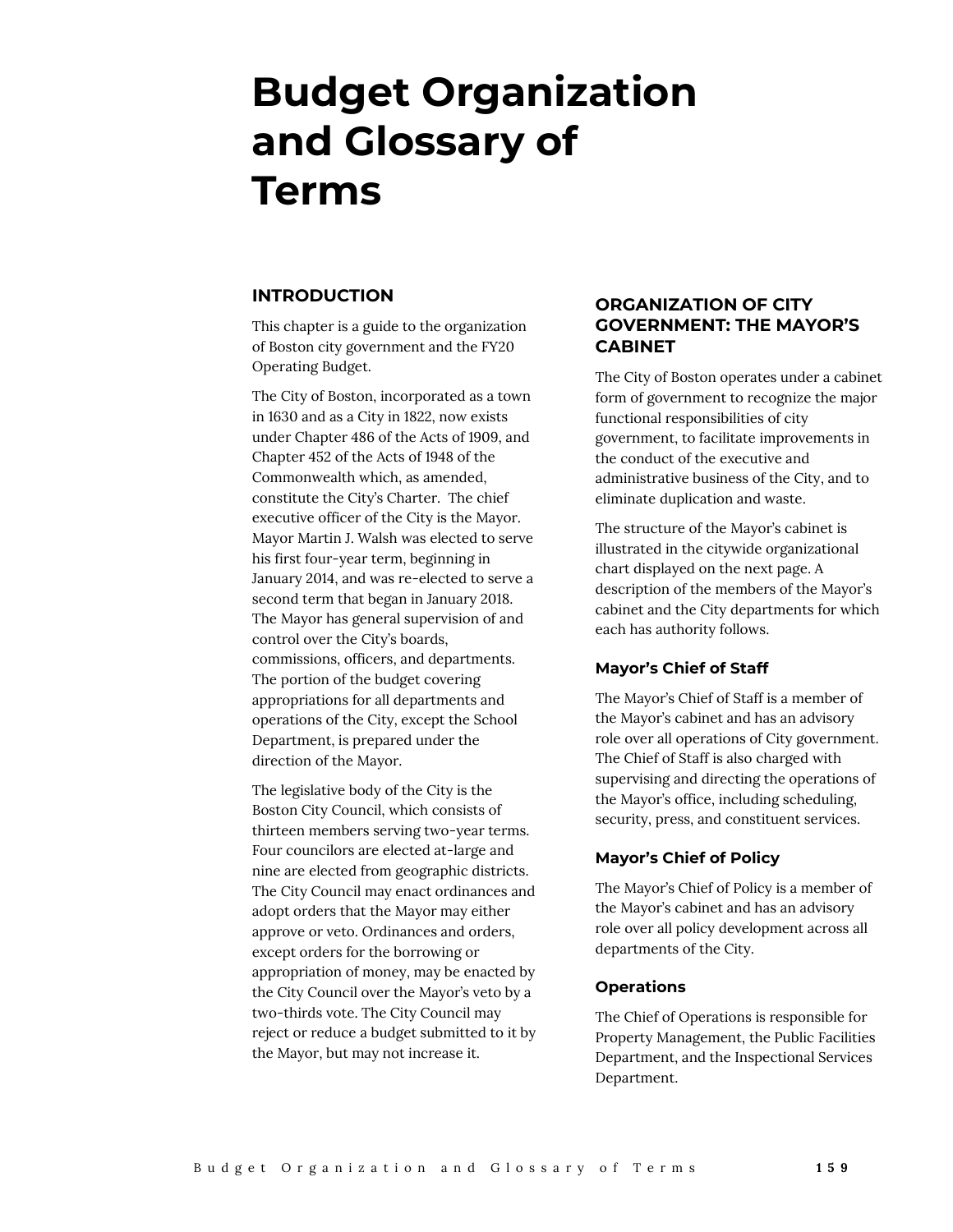#### ORGANIZATION OF CITY GOVERNMENT

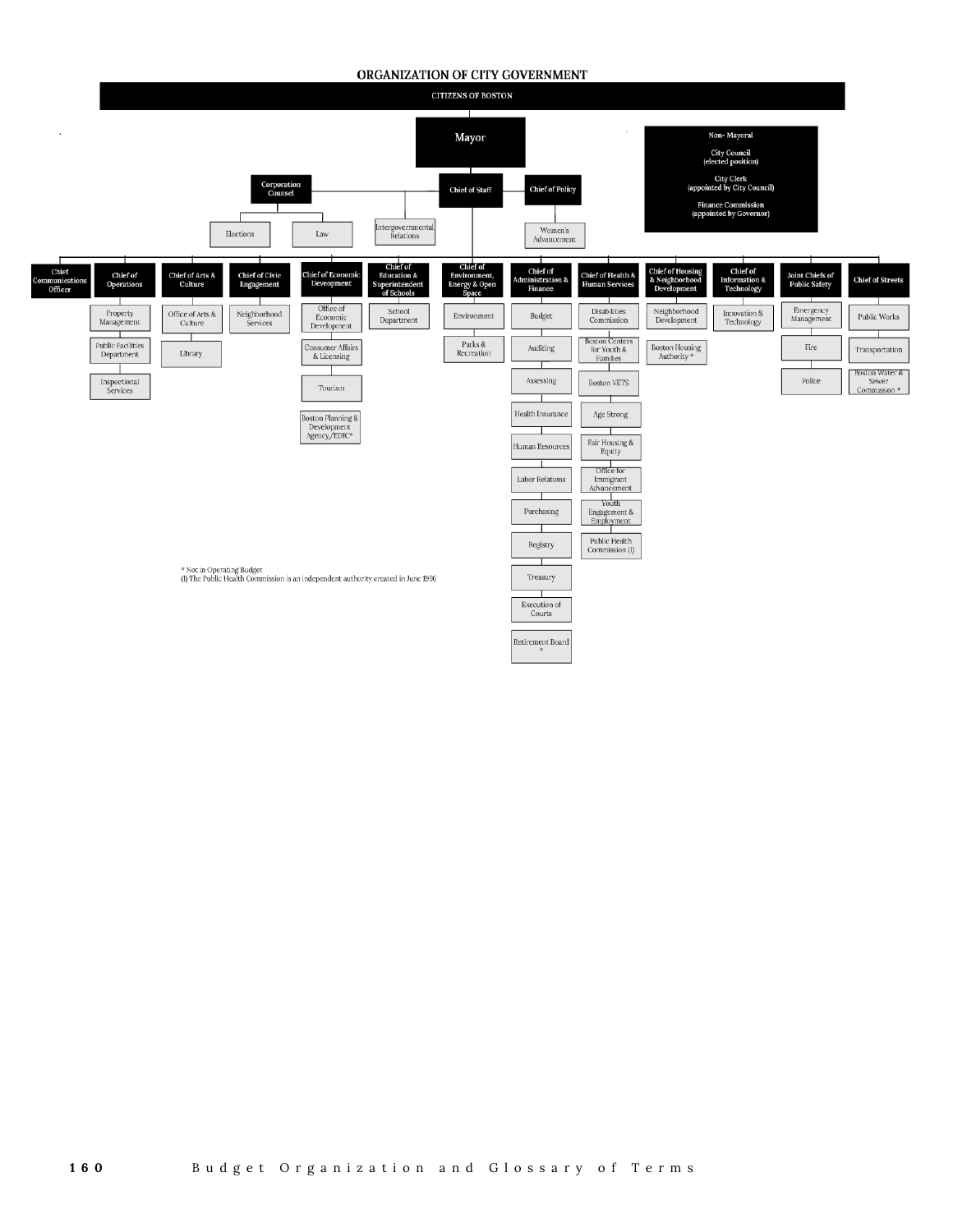#### **Corporation Counsel**

The Law Department provides professional legal services, including formal an

d informal opinions and advice to the Mayor, the City Council, the Boston School Committee, and other officials in matters

#### **Administration & Finance**

The Chief Financial Officer, who also serves as the Collector-Treasurer, oversees the City's human and financial resources, including Treasury, Assessing, Auditing, Budget, Purchasing, as well as Labor Relations and Human Resources.

#### **Education**

The Chief of Education is appointed by the Mayor and is responsible for implementing a long-term, collaborative strategy across all educational platforms in the City. The Superintendent of the Boston Public Schools is appointed by the Boston School Committee and oversees all day-to-day operations.

#### **Civic Engagement**

This cabinet is comprised of the Mayor's Office of Neighborhood Services, including the City Hall to Go & Boston 311 programs.

#### **Information & Technology**

The Department of Innovation and Technology (DoIT) is responsible for supporting and expanding the use of enterprise-wide technology to improve the business of government and delivery of service.

#### **Public Safety**

The Police and Fire Departments provide and promote public safety and protection services, firefighting, and fire prevention services. The Office of Emergency Management is responsible for facilitating communication and cooperation across

relating to their official duties, and also represents all of the foregoing entities and individuals in litigation.

#### **Communications**

The Chief Communication Officer oversees all press related activities and advises the Mayor on the City's overall communications strategy.

cities and towns and managing state and federal funds designated for homeland security initiatives.

#### **Health & Human Services**

Health & Human Services is responsible for providing human services and other support services for Boston's residents through its departments and programs: the Boston Public Health Commission, including Emergency Medical Services, Boston Centers for Youth & Families, Youth Engagement & Employment, the Elderly Commission, Boston VETS, Fair Housing & Equity, the Commission for Persons With Disabilities, and the Office of Immigrant Advancement.

#### **Economic Development**

The Economic Development Cabinet is comprised of the Office of Economic Development, Consumer Affairs & Licensing, and the Office of Tourism. The Office of Economic Development includes the Small and Local Business Enterprises and the Boston Resident Jobs Policy programs. The Chief of Economic Development also oversees the Boston Planning and Development Agency and the Economic Development and Industrial Corporation, both of which are bodies politic and corporate and are responsible for economic development in the City.

#### **Arts & Culture**

This cabinet is responsible for supporting and promoting the arts community in Boston and works with the Boston Public Library, the Arts Commission, and the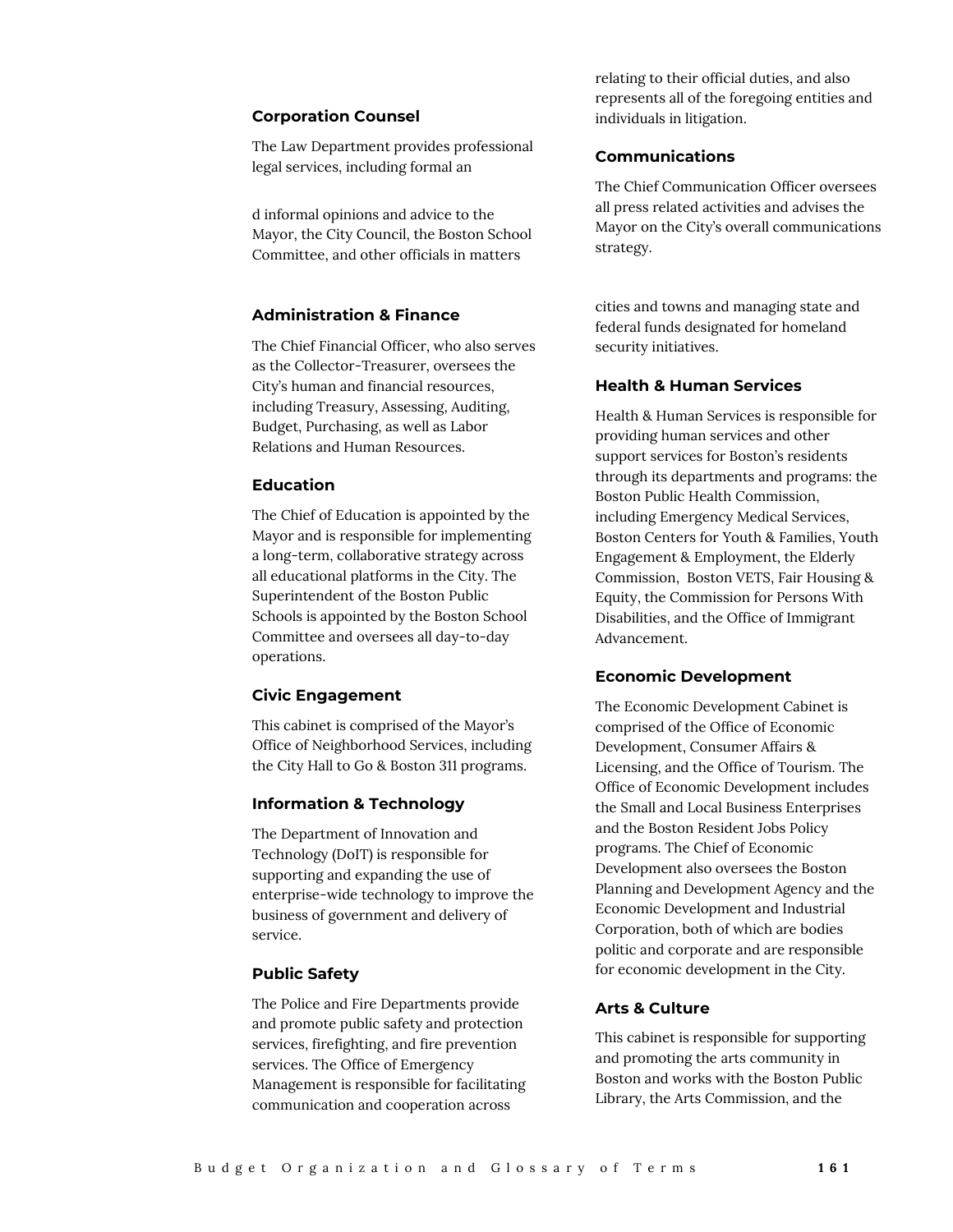Boston Cultural Council to bring the arts to the forefront of City life.

## **Environment, Energy & Open Space**

This cabinet is comprised of the Environment Department, the Parks & Recreation Department, and the Boston Landmarks Commission. The Chief is responsible for environmental and energy policies for the City.

## **Housing & Neighborhood Development**

The Department of Neighborhood Development (DND), through its Office of Housing Stability and array of diverse programs, invests public resources strategically to strengthen and stabilize the City's neighborhoods.

## **Chief of Streets**

This cabinet includes the Public Works Department, the Transportation Department, Central Fleet Management, and Snow Removal.

## **An All-Funds Budget**

The City of Boston presents a fully integrated budget - including capital, operating, and external funds - to show the total funding available to departments to fulfill their missions.

The operating budget funds personnel and non-personnel expenses to departments so that they may provide important city services. The capital budget funds new construction or renovations to existing city-owned facilities (e.g., police and fire stations, school buildings), infrastructure improvements (e.g., roads, sidewalks, lights), and major equipment purchases such as fire-fighting apparatus. The external funds budget describes the projects and programs that will be undertaken in the next fiscal year with funding received from the state, federal, or other non-general fund sources.

## **ORGANIZATION OF THE BUDGET**

The City of Boston's program budget provides information related to City services and their associated costs. The operating and capital budgets present the recommended resource allocations in terms of personnel, facilities, goods, and services. The budget document also describes the services provided by each City department and the performance targets that have been set for FY20.

## **The Operating and Capital Budget Document: Organization of the Volumes**

Volume I contains information on the FY20 budget and the context in which it is prepared. Sections include:

- Mayoral Transmittal Letters
- Executive Summary
- Operating Budget
- Revenue Estimates and Analysis
- Education
- Capital Planning
- Boston's People and Economy
- Financial Management
- Statutes and Ordinances
- Budget Organization and Glossary
- City Council Orders

In Volumes II and III, cabinet and departmental budgets are presented by cabinet. The cabinet presentation includes cabinet mission and initiatives, followed by a table displaying total operating, external, and capital budgets. The budget presents FY17 actual results through the FY20 budgets.

## **Departmental Operating Budgets**

Activities and services of the City are grouped into programs for budgeting and management purposes. The operating budget for each department is presented by program.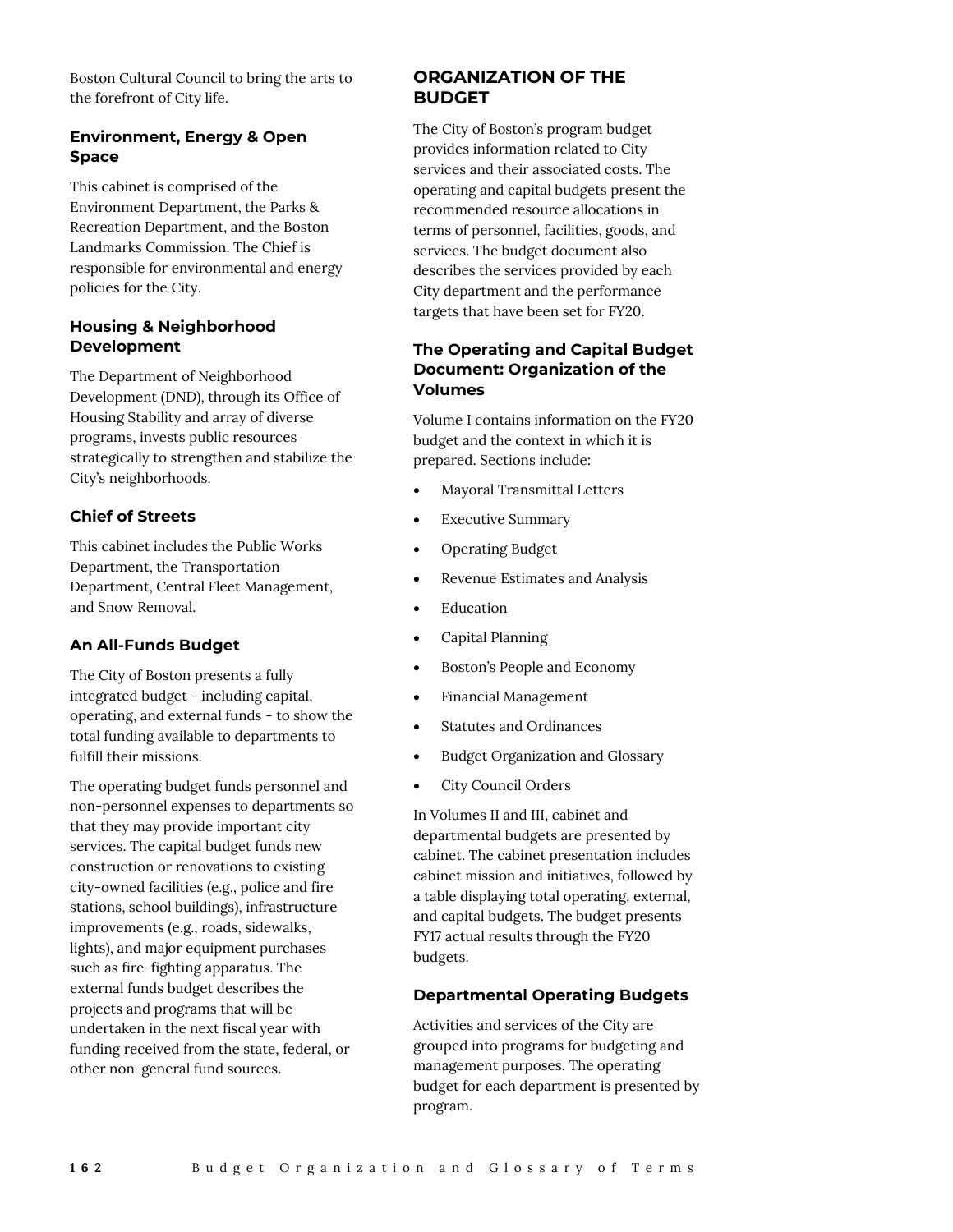A "program" is defined as an organized group of activities directed toward attaining one or more related objectives, and the resources to execute them.

A program can consist of direct services to the public and neighborhoods of the City (e.g. police patrol or tree maintenance), or traditional city staff functions (e.g. administrative services or engineering and design).

Some City activities may not be defined as separate programs, even though they may be self-contained operations. For example, a fire station is not a separate program, although for accounting purposes it is a cost center within the Fire Department's Fire Suppression program.

Program budgets serve as the basic building blocks of the budget. There are three additional organizational levels above the program level in the budget. The three levels are:

- The Division Level for units within some departments.
- The Department Level, which includes departments, commissions, and other offices.
- The Cabinet Level, which includes functionally-related departments.

## **Description of Organization and Definition of Categories**

This section outlines the information reported within each department and program in the budget.

Department or Division Level

*Department Mission:* The mission statement is a fundamental statement of purpose.

*Performance Goals:* These goals represent stated aims for which the department or division is held accountable.

*Description of Services:* The description of services provides a general overview of the department and its responsibilities, and lists examples of major services provided.

*Authorizing Statutes:* This section lists statutes and ordinances that create departments as well as endow them with legal powers.

*Operating Budget:* The operating budget presentation includes a table displaying total operating and external budgets by program beginning with FY17 actual expenses through the FY20budget.

#### Program Level

*Program Description:* This section presents a general overview of the program, including its responsibilities and major services provided.

*Program Goals:* Each program identifies the department goals related to the efforts of the program to further the department's mission.

*Performance Measures:* Performance measures demonstrate a program's progress in implementing the department's goals. Performance measures may gauge workload, effectiveness, efficiency, or productivity. Some performance measures also show the changing context in which programs are working.

#### **Financial Data**

The financial data tables identify the major groups and expenditure account codes (for example, Personnel Services/Overtime, Supplies and Materials/Office Supplies), historical expenditures in each, and the proposed appropriations in each group and account in for a four year period.

Two financial data sheets are provided for the operating budget: Department History and Department Personnel.

#### Department History

Expenditure account codes are listed within six expenditure groups. Dollar amounts are shown for:

- FY17 actual expenditures,
- FY18 actual expenditures,
- FY19 appropriations,
- FY20 appropriations, and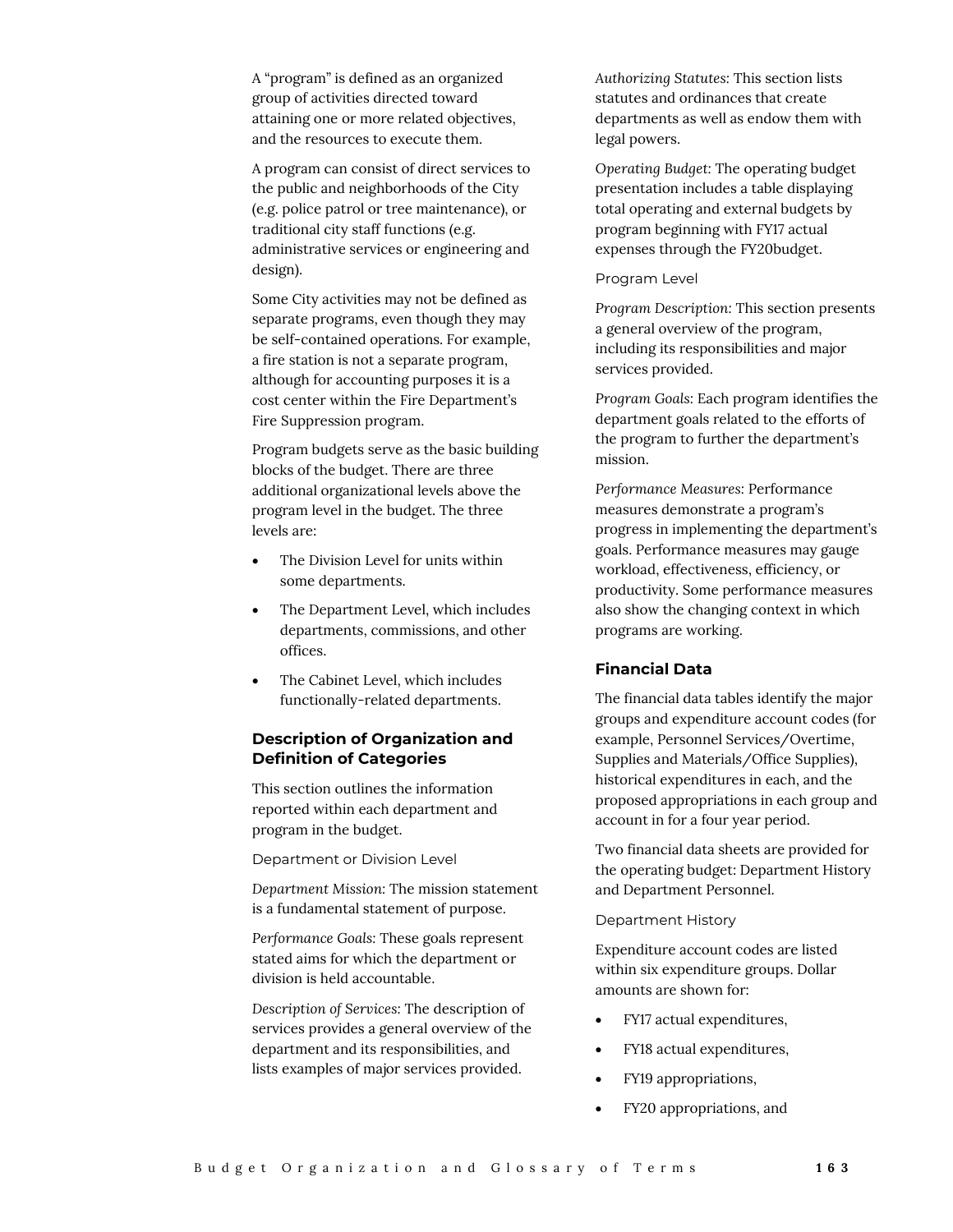The difference between the FY19 appropriation and the FY20 appropriation.

Department Personnel Data

Personnel data shows funding for permanent positions, including existing and proposed positions. All permanent positions are listed by union and salary grade within the department or division. The total salary request is listed for these positions.

For each position shown, the following information is provided:

*Title:* The civil service/personnel system job title for the position.

*Union Code and Grade:* The union code (including exempt and CDH for department head) and code for the salary grade of the position.

*Position and Salary Requirement:* These columns show the number of permanent positions for which funding is available and the total funding provided for that title for the upcoming fiscal year.

*Total Funding:* The total funding for permanent employees, shown at the bottom right of the personnel sheet, reflects the amount of funding required to support personnel prior to adjustments. This figure may be adjusted by differential payments, other payments, chargebacks, and salary savings.

*Differential Payments:* Employees who are serving temporary job titles or who are entitled to additional payments based on the shifts they work (e.g., night shifts) receive differential payments. This figure is added to the permanent employee line.

*Other:* The permanent employee line contains other payments such as sick leave and vacation buybacks.

*Chargebacks:* Some personnel costs are charged to another fund or appropriation. These costs or reimbursements are included in the permanent employee line.

*Salary Savings:* This figure reflects savings due to vacancies. The amount is estimated based on experience in prior fiscal years

and subtracted from the total salary requirements.

#### **External Funds**

The financial data identify the major groups and expenditure account codes for external funds expenditures. Historical expenditures and the proposed appropriations in these accounts in are shown over a four year period. The personnel data show permanent positions, including existing and proposed positions, funded with external funds. All permanent positions are listed by union and grade within the department or division. The total salary request is listed for these positions by job title. The External Funds Projects page lists a description of each project's mission.

## **Capital Budget**

The capital budget section provides an overview of projects and major initiatives for departments charged with managing facilities and major equipment assets. Dollar amounts are shown for:

- FY17 actual capital expenditures,
- FY18 actual capital expenditures,
- FY19 estimated capital expenditures,
- FY20 projected capital expenditures

Following this overview are capital project profiles, including descriptions of each project mission, the department managing the project, the status and location of each project, and if there are operating budget impacts. A table summarizes the total capital funds authorized for projected expenditures in FY20 and for future years, as well as whether the source is City authorization or other funding such as federal and state infrastructure grants or trust funds. A listing of actual and planned capital expenditures in comparison to authorized dollars is also provided.

## **GLOSSARY OF TERMS**

*Account:* A classification of appropriation by type of expenditure.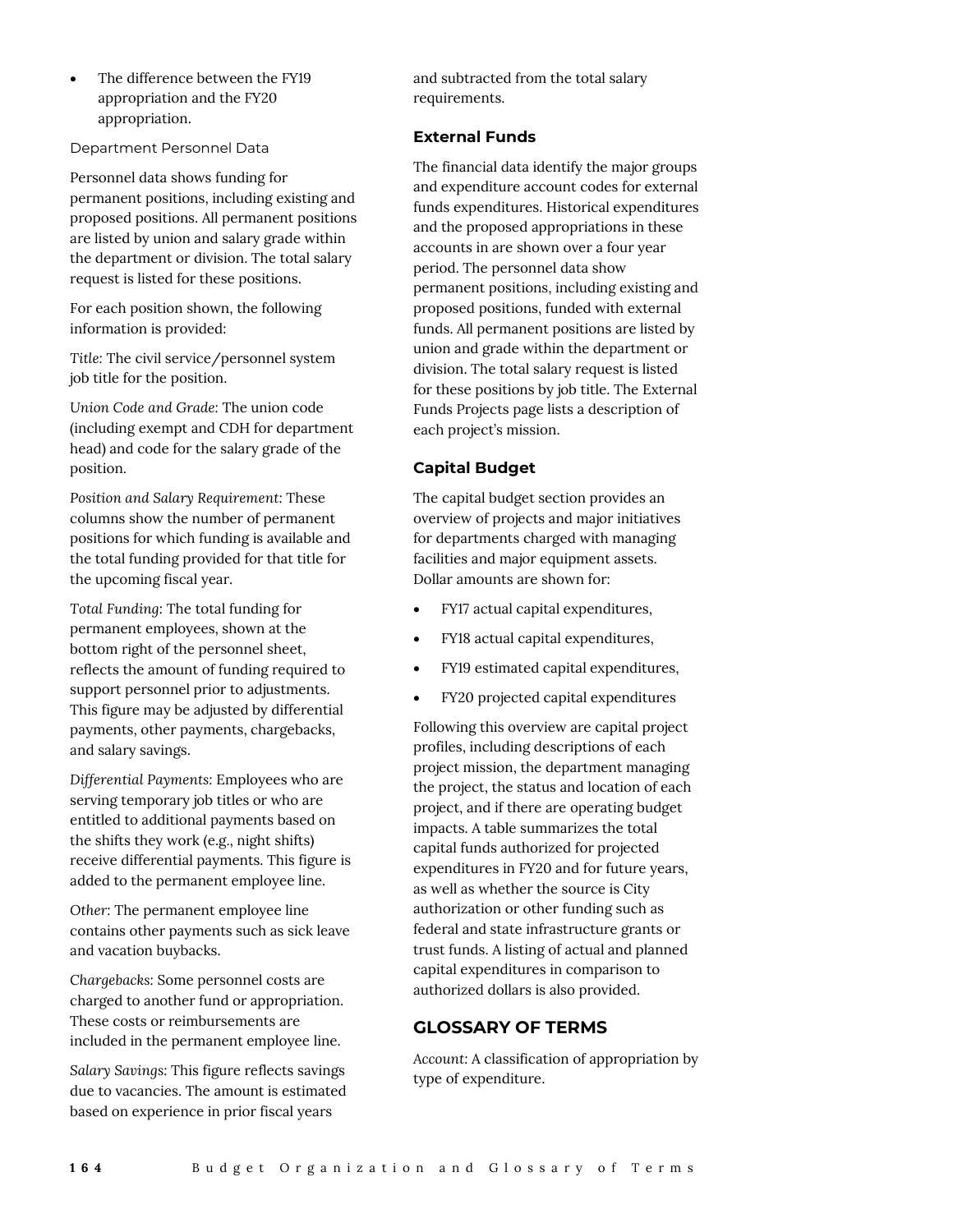*Account Number:* The number by which the City Auditor categorizes an appropriation. For budget purposes, this is also known as appropriation code.

*Accrual Basis:* The basis of accounting under which transactions are recognized when they occur, regardless of the timing of related cash flows.

*Allotment:* The amount that can be expended quarterly for personnel as submitted to the City Auditor at the beginning of each fiscal year.

*Appropriation:* The legal authorization to expend funds during a specific period, usually one fiscal year. In the City of Boston, the City Council is the appropriating authority.

*ARRA:* The American Recovery and Reinvestment Act of 2009.

*Audit:* A systematic review of an organization's financial records.

*Authorization:* The legal consent to expend funds.

*Balanced Budget:* A budget in which revenues equal expenditures. A requirement for all Massachusetts cities and towns.

*Bond:* An interest-bearing promise to pay, with a specific maturity.

*Bonds Authorized and Unissued:* The portion of approved bond authorizations or loan orders that has not yet been borrowed for or issued as bonds.

*Boston Retirement System (BRS):* Agency that manages the City's defined-benefit pension benefit through the management of retirement assets of employees and payment of pensions to retired employees. The Retirement board, an independent board under Chapter 306 of the Acts of 1996, is funded through investment earnings.

*Budget:* A formal estimate of expenditures and revenues for a defined period, usually for one year.

*Budget Amendment:* A change from originally budgeted quotas requested by departments to the Human Resources Department and the Office of Budget Management who authorize these changes.

*Budget, Level-Service:* A budget that describes the funding required for maintaining current levels of service or activity.

*Budget/Credit Transfer:* The transfer of appropriations from one expenditure account code to another within a department.

*Capital Budget:* A plan for capital expenditures for projects to be included during the first year of the capital program.

*Capital Expenditure:* Expenditure for acquiring fixed assets such as land, buildings, equipment, technology and vehicles or for making improvements to fixed assets such as a building addition or renovation.

*Capital Plan:* A multi-year plan of proposed outlays for acquiring long-term assets and the means for financing those acquisitions, usually by long-term debt.

*Capital Improvement:* An expenditure that adds to the useful life of the City's fixed assets.

*Capital Improvement Program:* A multi-year plan for capital expenditures to be incurred each year over a fixed period of years to meet capital needs.

*Cash basis:* A basis of accounting under which transactions are recognized only when cash changes hands.

*Chapter 90 Funds:* A state-funded program for payments to cities and towns for 100% of the costs of construction, reconstruction, and improvements to public ways.

*Chargeback:* A method of billing departments for costs incurred by them for which they are not billed directly (e.g., telephone, postage, and printing). This method can also be used for departmental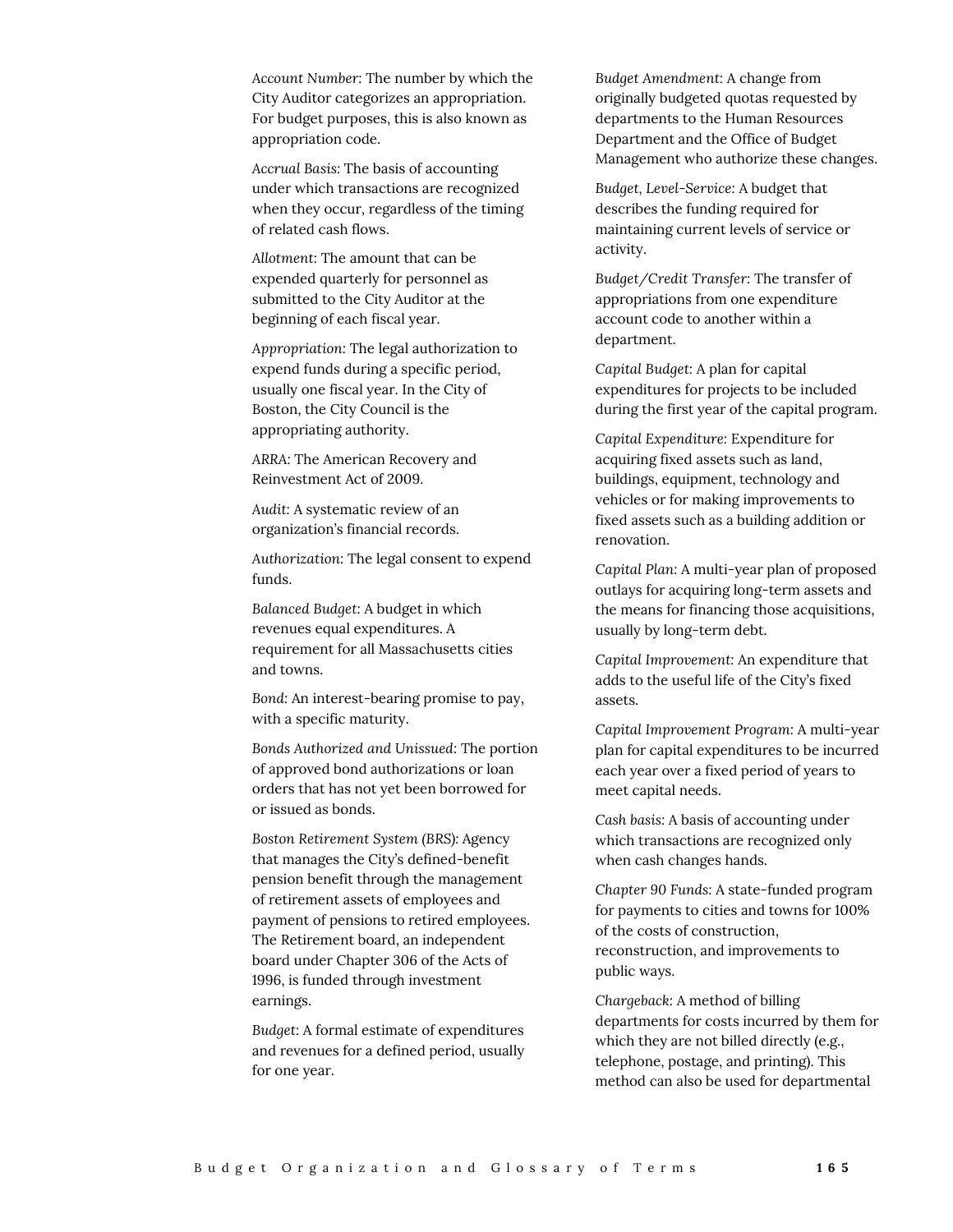expenditures that are paid for with external or capital funds.

*Cherry Sheet:* Originally printed on a cherry-colored form, this document reflects all Commonwealth charges, distributions and reimbursements to a city or town as certified by the state Director of the Bureau of Accounts.

*Collective Bargaining:* The process of negotiations between the City administration and bargaining units (unions) regarding the salary and fringe benefits of city employees.

*Commission:* An appointed policy-setting body.

*Community Development Block Grant (CDBG):* A federal entitlement program that provides community development funds based on a formula.

*Credit Balance:* Account or departmental deficit. See departmental deficit.

*Credit Rating:* A formal evaluation of credit history and capability of repaying obligations. The bond ratings assigned by Moody's Investors Service and Standard & Poor's.

*CRM:* The Constituent Relationship Management (CRM) system tracks citizen requests received through the Mayor's Hotline, online self-service forms, the Citizens Connect mobile application, and direct department contacts.

*Debt:* Money owed to another party, such as a lender.

*Debt Limit:* The maximum amount of debt that a governmental unit may incur under constitutional, statutory, or charter requirements. The limitation is usually a percentage of assessed valuation and may be fixed upon either gross or net debt.

*Debt Outstanding:* The general obligation bonds that have been sold to cover the costs of the City's capital outlay expenditures from bond funds.

*Debt Service:* The annual amount of money necessary to pay the interest and principal on outstanding debt.

*Department:* A major service-providing entity of city government.

*Departmental Deficit:* A condition that exists when departmental expenditures exceed departmental appropriations.

*Departmental Income:* Income generated by a specific city department, usually as a result of user revenues applied for services rendered. Parking meter charges, building permit fees, and traffic fines are examples of departmental income.

*Depreciation:* The decrease in value of an asset over time.

*Division:* A budgeted sub-unit of a department.

*DNR:* Did not report.

*Encumbrance:* Funds set aside from an appropriation to pay a known future liability.

*Excise:* A tax applying to a specific industry or good. The jet fuel tax and the hotel/motel occupancy tax are examples of excises.

*Expenditure Account Code:* An expenditure classification according to the type of item purchased or service obtained, for example, emergency employees, communications, food supplies, and automotive equipment.

*Expenditure:* An actual payment for goods or services received.

*Expense/Debit Transfer:* The transfer of actual expenditures from one expenditure account code to another within or between departments.

*External Fund:* Money that is not generated from city general fund sources, but is received by an agency, such as grants or trusts.

*Fiscal Year:* The twelve-month financial period used by the City beginning July 1 and ending June 30 of the following calendar year. The City's fiscal year is numbered according to the year in which it ends.

*Fixed Debt:* Long-term obligations other than bonds, such as judgments, mortgages,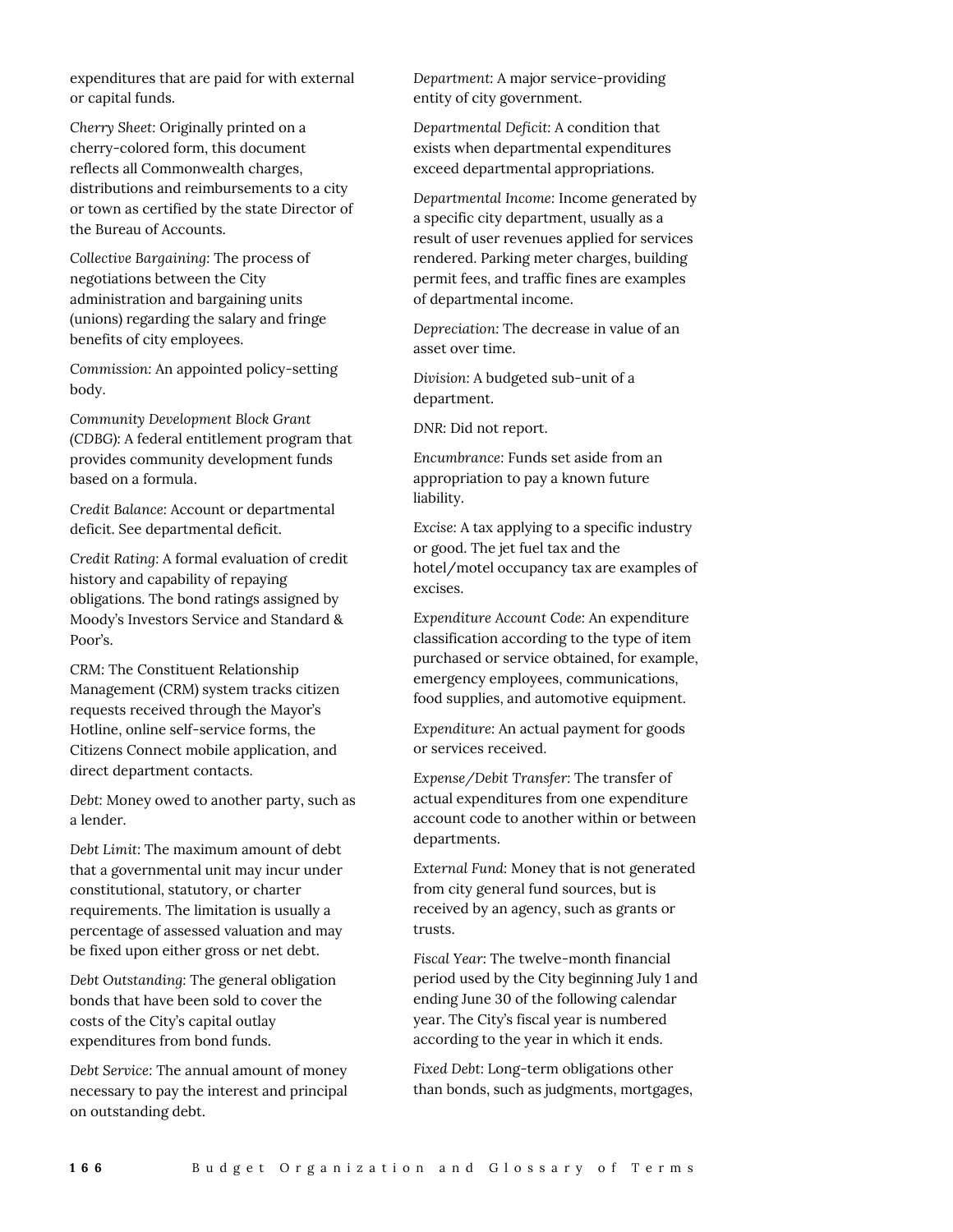and long-term notes or certificates of indebtedness.

*Free Cash:* The amount of budgetary fund balance available for appropriation and certified by the MA Department of Revenue. Only considered to offset certain fixed costs or to fund extraordinary and nonrecurring events.

*Full Faith and Credit:* A pledge of the general taxing powers for the payment of governmental obligations. Bonds carrying such pledges are usually referred to as general obligation or full faith and credit bonds.

*Full-time Equivalent Position (FTE):* A concept used to group together part-time positions into full-time units.

*Fund:* An independent fiscal and accounting entity with a self-balancing set of accounts recording cash and/or other resources with all related liabilities, obligations, reserves, and equities that are segregated for specific activities or objectives. Among the fund types used by the City are General, Special Revenue, Capital Projects, Trust, and Enterprise.

*GAAP:* Generally Accepted Accounting Principles. The basic principles of accounting and reporting applicable to state and local governments, including the use of the modified accrual or accrual basis of accounting, as appropriate, for measuring financial position and operating results. These principles must be observed to provide a basis of comparison for governmental units.

*General Fund:* The fund into which the general (non-earmarked) revenues of the municipality are deposited and from which money is appropriated to pay the general expenses of the municipality.

*General Obligation (G.O.) Bonds:* Bonds for whose payment, the full faith and credit of the issuer has been pledged. More commonly, but not necessarily, general obligation bonds are payable from property taxes and other general revenues.

*Goal:* A statement, in general terms, of a desired condition, state of affairs or situation. By establishing goals, departments can define their missions and the methods for achieving those goals.

*Governmental Fund:* A fund used in government accounting to support standard functions of a government.

*Grant Year:* The grant accounting period designated by the requirements of a specific grant.

*Headcount:* The actual number of full-time or full-time equivalent employees in a department at any given time.

*Interest:* Compensation paid or to be paid for the use of money, including interest payable at periodic intervals or discount at the time a loan is made.

*Interest Rate:* The interest payable, expressed as a percentage of the principal available for use during a specified period of time.

*K1 seats:* Kindergarten 1, the early childhood program for four-year olds.

*Line item:* See Expenditure Account Code.

*Massachusetts Water Pollution Abatement Trust (MWPAT):* A statewide revolving fund that commenced operations in 1990 to address necessary environmental actions outlined in the Federal Clean Water Act.

*Mayoral Reallocation:* A transfer of appropriations of up to \$3 million that may be authorized by the Mayor until April 15 in a given fiscal year to relieve departmental deficits or address unanticipated financial problems.

*Mission: A general overview of the purposes* and major activities of a department or program.

*Modified Accrual Basis:* The accrual basis of accounting adapted to the governmental fund type, wherein only current assets and current liabilities are generally reported on fund balance sheets and the fund operating statements present financial flow information (revenues and expenditures). Revenues are recognized when they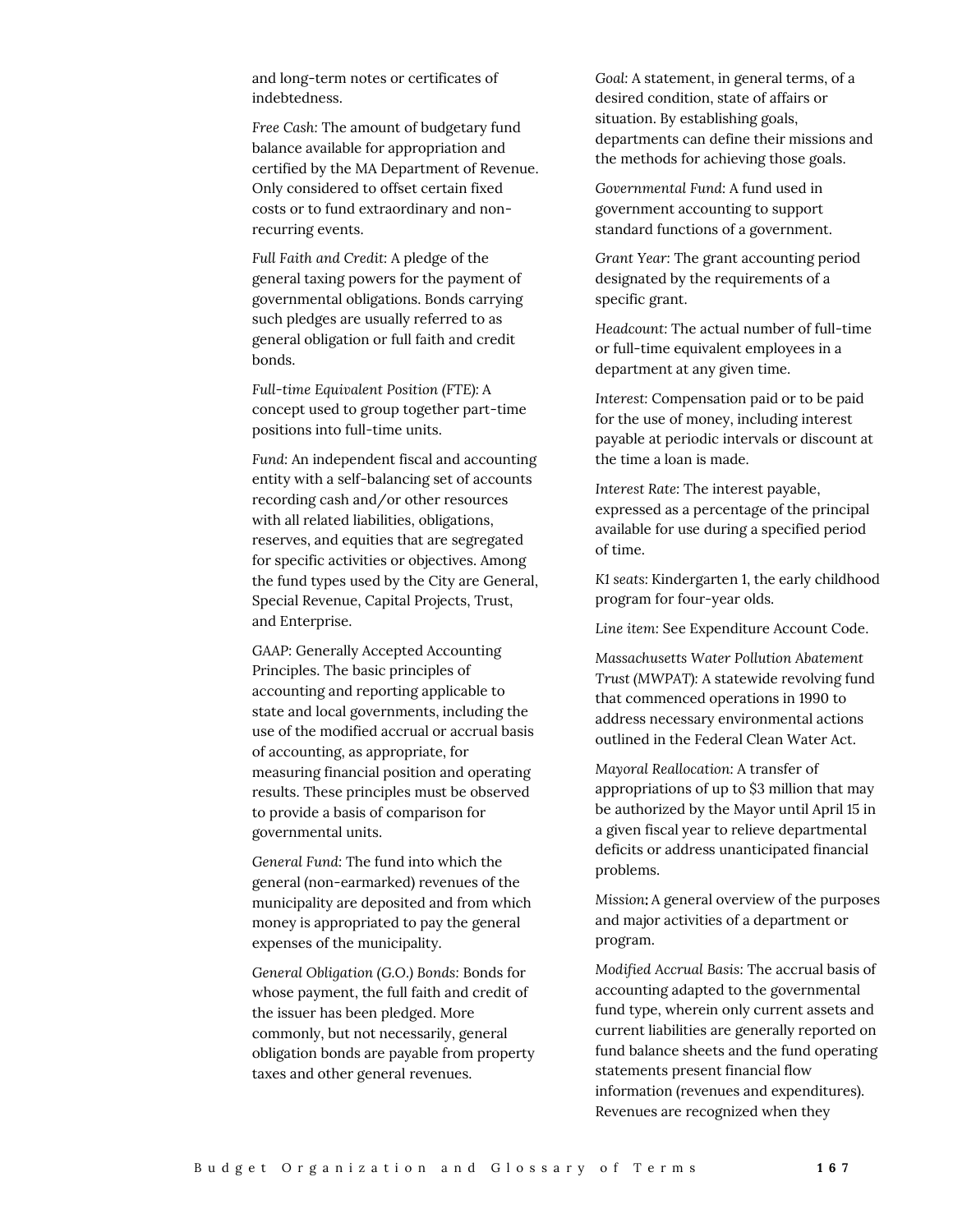become both measurable and available to finance expenditures of the current period. Expenditures are recognized when the related fund liability is incurred except for a few specific exceptions. All governmental funds and expendable trust funds are accounted for using the modified accrual basis of accounting.

*Official Statement:* The municipal equivalent of a bond prospectus.

*Operating Budget:* A legally adopted plan for anticipated expenditures for personnel, contractual services, supplies, current charges, and equipment in one fiscal year.

*Payments-In-Lieu-of-Taxes:* Income to replace the loss of tax revenue resulting from property exempted from taxation.

*Performance Measure:* An indicator of progress toward a strategy. Measures can be defined for identifying output, work or service quality, efficiency, effectiveness, and productivity.

*Principal:* The face amount of a bond, exclusive of accrued interest.

*Program:* An organized group of activities and the resources to execute them.

*Program Evaluation:* The process of comparing actual service levels achieved with promised levels of service with the purpose of improving the way a program operates.

*Proposition 2 1/2:* A statewide ballot initiative limiting the property tax levy in cities and towns in the Commonwealth to 2 1/2 percent of the full and fair cash valuation of the taxable real and personal property in that city or town. The statute also places an annual growth cap of 2 1/2 percent on the increase in the property tax levy, with exceptions for new growth.

*Proprietary Fund:* A fund used in government accounting to show activities that operate more like those of commercial enterprises.

*Quota:* The planned number of positions that can be filled by a department, subject to the availability of funds. The quota can

refer either to specific titles or to the number of personnel in the entire department. The quota of positions may change by means of a budget amendment. The actual number of personnel working in a department at any given time may differ from the quota.

*Reimbursement Grant:* A federal or state grant that is paid to the City once a project is completed and inspected for conformance to the grant contract. The City must provide the full funding for the project until the reimbursement is received.

*Reserve Fund:* An appropriation for contingencies.

*Revenue:* Income received by the City.

*Salary Savings:* For budget purposes, savings that accrue due to employee turnover or unfilled budgeted positions in a department.

*SLA:* A Service Level Agreement (SLA) represents a department's stated expectation of the amount of time it will take to close out specific types of constituent service requests in CRM. The SLA can then be used as a standard of department performance.

Special Appropriation: An authorization to expend funds for a specific project not encompassed by normal operating categories.

*Special Revenue Fund:* Used to account for the proceeds of specific revenue sources (other than special assessments, expendable trusts, or sources for major capital projects) legally restricted to expenditures for specific purposes. A special revenue fund is accounted for in the same manner as a General Fund.

*STAT:* Statutory accounting and reporting adopted by a legislative body of a governmental entity. The method of recording and reporting actual expenditures and revenues within a plan of financial operations that establishes a basis for the control and evaluation of activities financed through the General Fund.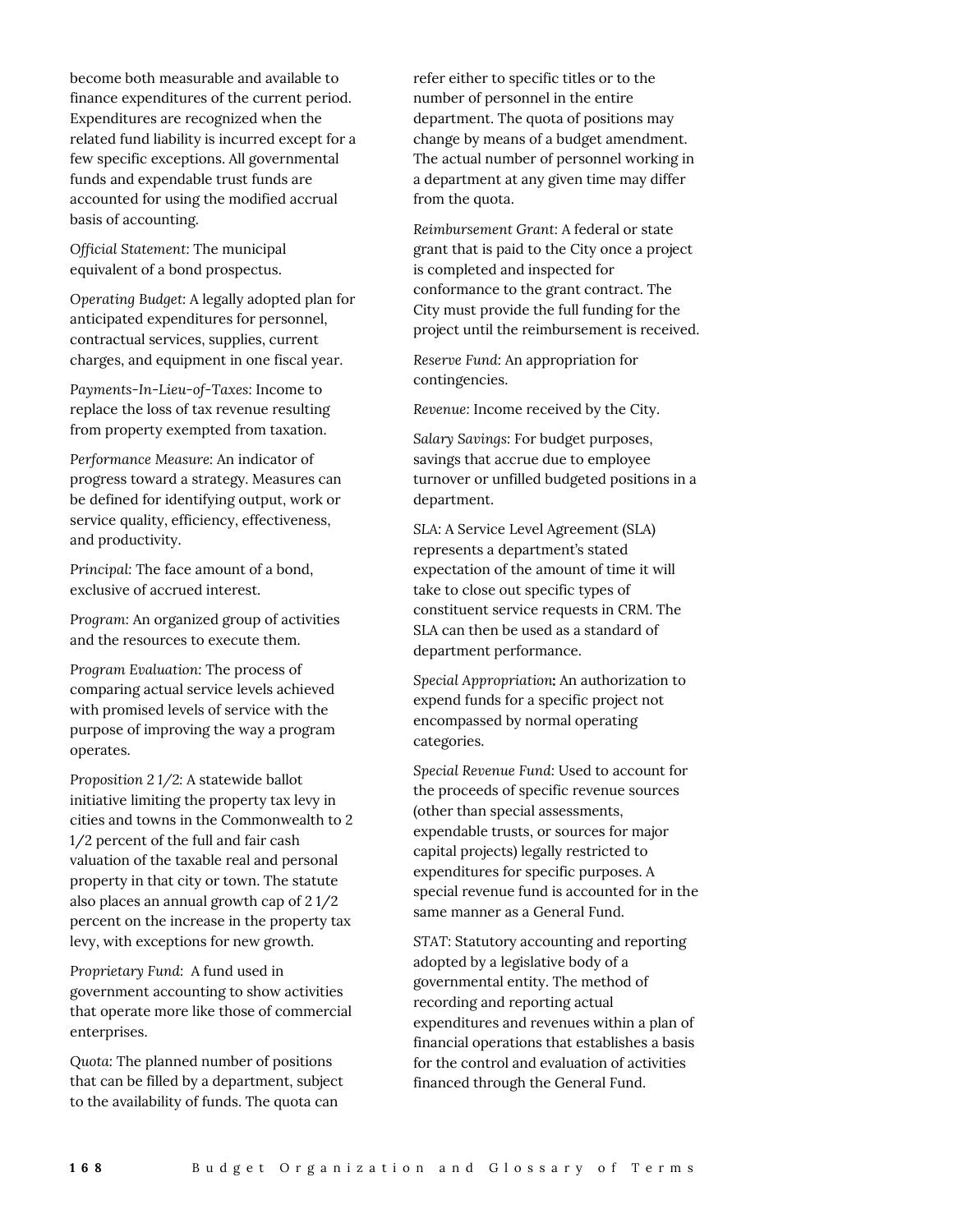*State Distributions* All City revenue flowing from the state. Major categories include educational distributions and reimbursements, direct education expenditures, general government reimbursements, and other distributions.

*Supplementary/Supplemental Appropriation:* An appropriation that is submitted to the City Council after the operating budget has been approved. Such appropriations must specify a revenue source.

*Tax Exempt Bonds:* Bonds exempt from federal income, state income, or state or local personal property taxes.

*TBR:* To be reported.

*Third Party Payment:* Medical payments, usually from an insurance carrier to a health care provider on behalf of an injured or infirm party.

*Trust Funds:* Funds held by the City in a fiduciary role, to be expended for the purposes specified by the donor.

*Unliquidated Reserve:* A fund established at year-end, used to pay for goods and services received this year, but not billed until next year.